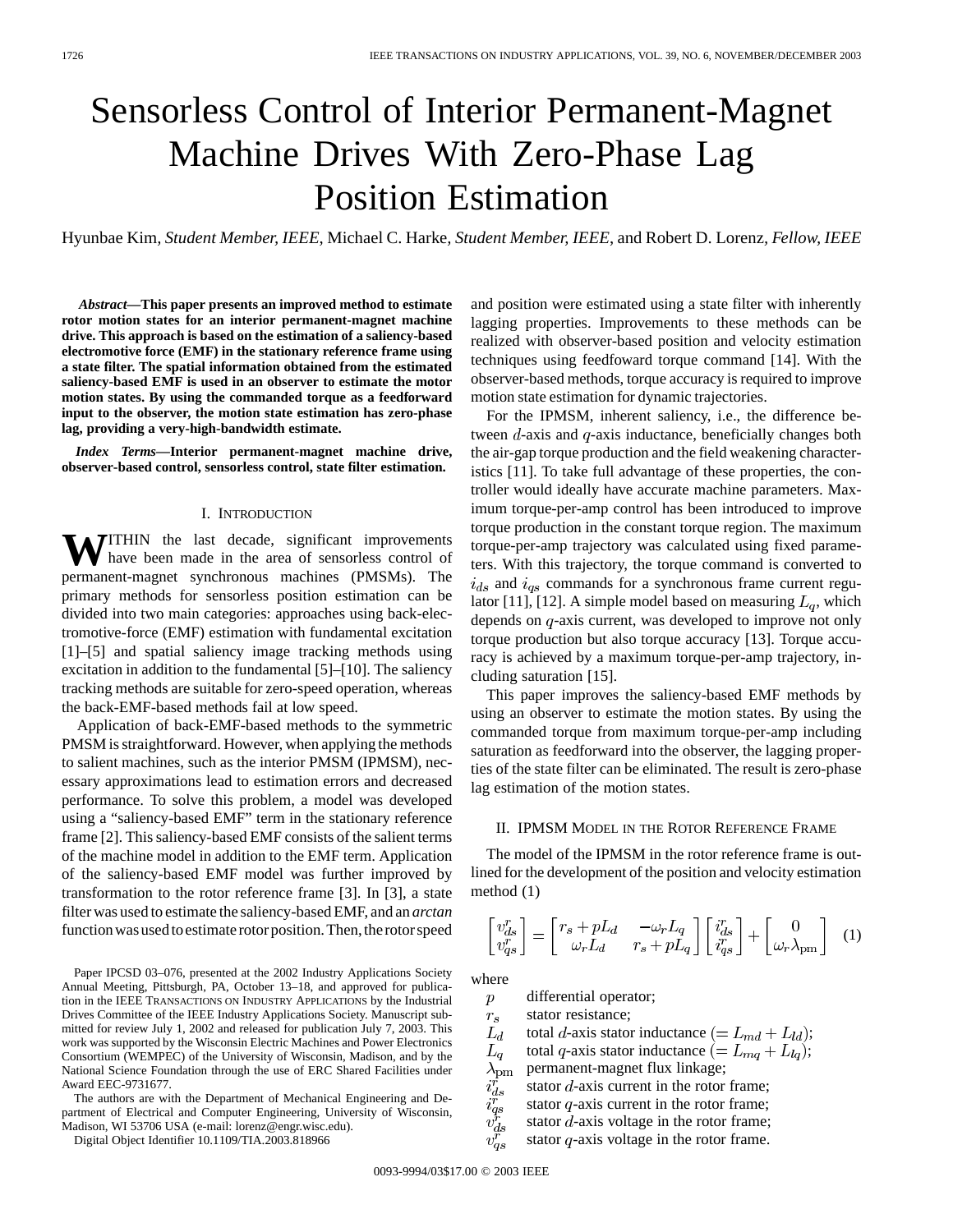

Fig. 1. Block diagram of the simulation comparing (a) observer-based, (b) state-filter-based, and (c) *arctan*-calculation-based position estimation.

In the application of standard back-EMF-based methods to IPMSM, transformation of the IPMSM model into an estimated rotor frame results in undesirable terms due to the saliency. In some methods of position estimation, the terms are ignored, resulting in performance degradation. In order to solve this problem, the IPMSM model can be rewritten to explicitly isolate the saliency-based EMF [2] in the rotor reference frame (2). The saliency-based EMF includes both the back-EMF  $(\omega_r \lambda_{\rm pm})$  and the terms produced by the saliency in (3)

$$
\begin{bmatrix} v_{ds}^s \\ v_{qs}^s \end{bmatrix} = \begin{bmatrix} r_s + pL_d & -\omega_r L_q \\ \omega_r L_q & r_s + pL_d \end{bmatrix} \begin{bmatrix} i_{ds}^s \\ i_{qs}^s \end{bmatrix} + \begin{bmatrix} 0 \\ E_{\text{sal}} \end{bmatrix}
$$
 (2)

where

$$
E_{\rm sal} = \omega_r \left[ (L_d - L_q) i_{ds}^r + \lambda_{\rm pm} \right] - (L_d - L_q) p i_{qs}^r. \tag{3}
$$

Equations (2) and (3) can be transformed into the stationary reference frame (4). The saliency-based EMF results in a rotating vector (5) and can be represented in complex vector form (6)

$$
\begin{bmatrix} v_{ds}^{s} \\ v_{qs}^{s} \end{bmatrix} = \begin{bmatrix} r_s + pL_d & \omega_r (L_d - L_q) \\ -\omega_r (L_d - L_q) & r_s + pL_d \end{bmatrix}
$$

$$
\times \begin{bmatrix} i_{ds}^{s} \\ i_{qs}^{s} \end{bmatrix} + \begin{bmatrix} E_{\text{sal}}^{s} \\ E_{\text{sal}}^{s} \\ E_{\text{sal}}^{s} \end{bmatrix} (4)
$$

where

$$
\begin{bmatrix} E_{\rm sal}^{s} \, ds \\ E_{\rm sal}^{s} \, ds \end{bmatrix} = E_{\rm sal} \begin{bmatrix} -\sin \theta_{r} \\ \cos \theta_{r} \end{bmatrix}
$$
\n
$$
E_{\rm sal}^{s} \, dg_{s} = E_{\rm sal} e^{j(\theta_{r} + \pi/2)}.
$$
\n(5)

The saliency-based EMF (6) has spatial information in the vector angle that can be used for position estimation. The saliency-based EMF can exist at zero speed if  $i_{qs}^r$  varies: the second term of (3),  $-(L_d - L_q)p i_{qs}^r$  exists at zero speed as the magnitude of the saliency-based EMF.

## III. ZERO-PHASE LAG POSITION ESTIMATION

Several methods can be used to estimate the position of a saliency-based rotating vector, including direct calculation using the *arctangent* of the two input signals [3], [10] and using a tracking observer [7]–[9]. The presence of noise on the measured signals results in noisy position estimates when using direct calculation methods such as the *arctan*. To reduce the noise problem, filters have been applied to either the estimated position or the input signals, adding lag to the estimate. By using an observer, noise on the position signals can be filtered without adding lag to the estimate.

To demonstrate the differences between the various topologies, a discrete-time simulation was performed. Fig. 1 is a block diagram of the simulation. Three position estimation methods were considered: tracking observer based, tracking state filter based, and *arctan* calculation based. The tracking state filter (or phase-locked loop) topology is similar to the observer except that it does not have the feedforward reference  $T_{em}$  and thus has inherently lagging estimation properties. The *Unit Vector Model* creates a rotating vector based on a harmonic h of the estimated position.

The eigenvalues of the tracking observer not only depend on the gains of the observer controller and the mechanical system model, but also on the magnitude of the input vector and the harmonic number of the saliency. Since the magnitude of the saliency-based EMF vector depends on the machine velocity, it must be decoupled from the input signal.

The *arctan* calculation has no intrinsic lag, but is sensitive to the signal-to-noise ratio. Advantages of the tracking observer include that it can track a signal with a much smaller signal-to-noise ratio than by using the *arctan*, it can be built in any reference frame, and can be used to track multiple saliencies [9]. The *arctan* calculation can only be used unambiguously on a single saliency.

In the simulation setup of Fig. 1, a commanded position trajectory is used to calculate a rotating unit vector. A random noise limited to 10% of the vector magnitude is added to the unit vector. This sum is used to test the dynamic tracking of the three position estimation methods.

The position estimation of the *arctan* direct calculation has no lag, but suffers from a large position estimate error due to the noise, Fig. 2. The effect of the noise can be mitigated using a state filter, but the estimate then has lagging properties, Fig. 3. Similar results occur when applying a low-pass filter to the direct calculation method. By using an observer topology with the appropriate feedforward command, zero lag properties can be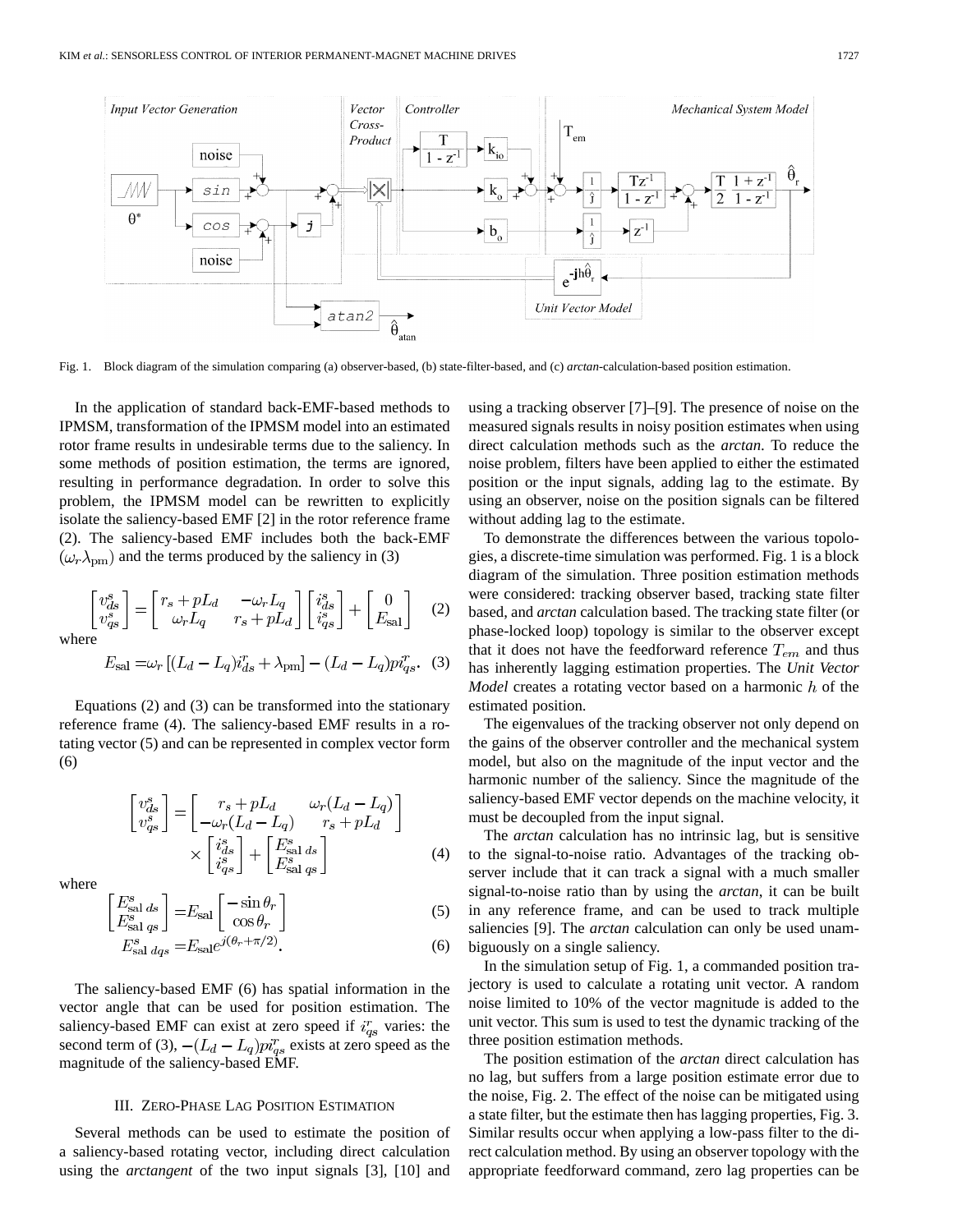

Fig. 2. Simulated position, estimated position, and position error for an *arctan* position estimator.



Fig. 3. Simulated position, estimated position, and position error for a tracking state filter position estimator (eigenvalues: 5000, 110, 20, and 4 Hz).



Fig. 4. Simulated position, estimated position, and position error for a tracking observer position estimator (eigenvalues: 5000, 110, 20, and 4 Hz).

achieved, Fig. 4. It is also possible to construct the state observer topology using the *arctan* to generate the observer ref-



Fig. 5. Proposed state filter for estimation of the saliency-based EMF within the state filter bandwidth.

erence. This produces similar results to the vector-tracking observer, but requires use of the *arctan* function.

## IV. ESTIMATION METHOD

## *A. State Filter for Estimation of the Saliency-Based EMF in the Stationary Reference Frame*

The saliency-based EMF can be estimated using a state filter, Fig. 5, based on a current observer. The state filter consists of two parts: the IPMSM model without the saliency-based EMF terms (6) and a proportional–integral (PI) compensator. Since the saliency-based EMF is unmodeled, it is inherently estimated by the PI compensator. However, the estimation bandwidth is limited by the state filter bandwidth and inherently has lagging properties.

The estimation of the saliency-based EMF from the proposed state filter is represented by (7)

$$
\hat{E}_{\text{sal dqs}}^{s} = \frac{R_{o}s + R_{io}}{\hat{L}_{d}s^{2} + (\hat{r}_{s} + R_{0})s + R_{io}} E_{\text{sal dqs}}^{s}
$$
\n
$$
+ \frac{R_{o}s + R_{io}}{\hat{L}_{d}s^{2} + (\hat{r}_{s} + R_{o})s + R_{io}}
$$
\n
$$
\times \left\{ \mathbf{v}_{dqs}^{s^{*}} - v_{dqs}^{2} + (L_{d} - \hat{L}_{d})s\mathbf{i}_{dqs}^{s}
$$
\n
$$
+ (r_{s} - \hat{r}_{s})\mathbf{i}_{dqs}^{s}
$$
\n
$$
+ [(L_{d} - L_{q})j\omega_{r} - (\hat{L}_{d} - \hat{L}_{q})j\hat{\omega}_{r}]
$$
\n
$$
\times (i_{ds}^{s} - i_{qs}^{s}) \right\}.
$$
\n(7)

The estimation accuracy of the saliency-based EMF state filter is determined by the bandwidth of the state filter and the errors in parameter estimation and reference voltage. Fig. 6 is a plot of the theoretical estimation accuracy frequency response function (FRF) for the saliency-based EMF state filter assuming no parameter estimation and reference voltage errors. The closed-loop eigenvalues are set at 200 and 250 Hz. Phase lag can be seen above the bandwidth of the state filter, Fig. 6. The bandwidth of the state filter is limited by undesirable harmonics due to inverter nonlinearities and secondary machine harmonics.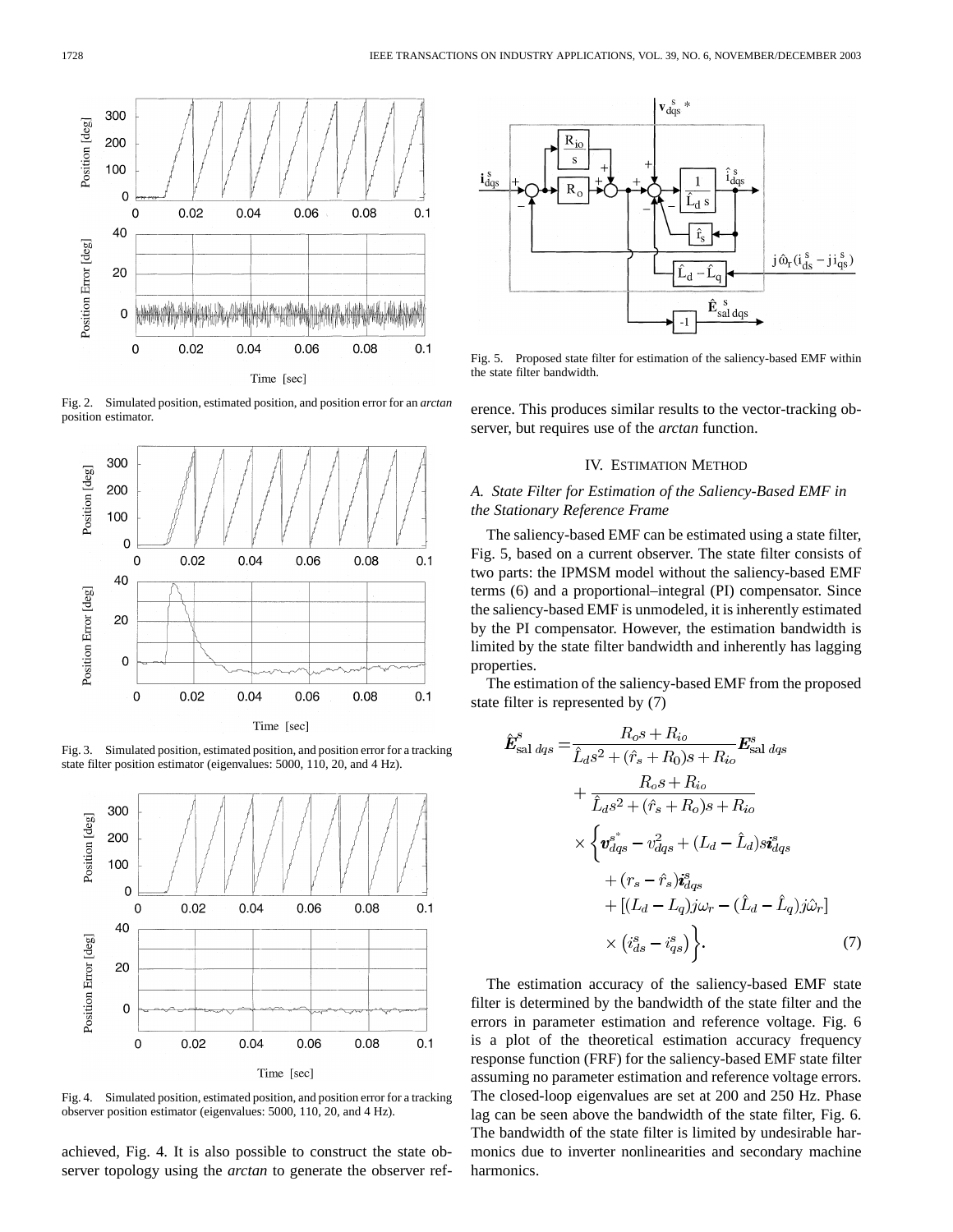

Fig. 6. Estimation accuracy FRF for the saliency-based EMF state filter with eigenvalues set to 200 and 250 Hz.

For high-speed applications, care must be taken when implementing the saliency-based EMF state filter in the digital domain. Because the state filter uses the commanded voltages for feedforward and the measured currents as the state reference, the timing delays in the controller and inverter should be included in the model. This can be accomplished by using the modified  $z$ -transform [16].

## *B. Saliency Tracking Observer for Estimation of Position and Velocity With Zero-Phase Lag*

The estimated saliency-based EMF from the state filter, Fig. 5, contains rotor position information (8)

$$
\hat{E}_{\text{sal dqs}}^{s} = \hat{E}_{\text{sal}} e^{j(\theta_r + \pi/2)} = \begin{bmatrix} \hat{E}_{\text{sal d}s}^{s} \\ \hat{E}_{\text{sal g}s}^{s} \end{bmatrix} = \hat{E}_{\text{sal}} \begin{bmatrix} -\sin \theta_r \\ \cos \theta_r \end{bmatrix} . \tag{8}
$$

If the *arctan* function method is used, then the electrical rotor position is directly estimated by using (9)

$$
\hat{\theta}_r = \tan^{-1} - \frac{\hat{E}_{\text{sal}}^s}{\hat{E}_{\text{sal}}^s \, ds}.\tag{9}
$$

Either a vector tracking observer or state filter (based on phase-locked loop methods) can be used to estimate the motion states from the estimated saliency-based EMF without using the *arctan* function. The phase error between the estimated saliency-based EMF (from the previous state filter) and the saliency-based EMF model is fed in to the observer controller, Fig. 7.

A vector cross product is one method of detecting the phase error between between the estimated saliency-based EMF and



Fig. 7. Proposed observer in cascade with the state filter of Fig. 5 for tracking the angle of the saliency-based EMF.



Fig. 8. Constant torque loci and maximum torque-per-amp trajectory including saturation assuming fixed parameters.

a saliency-based EMF model. This results in an error term that only has a single phase error component (10)

$$
\varepsilon = |\hat{E}_{\text{sal}}| \sin(\theta_r - \hat{\theta}_r). \tag{10}
$$

The physical system model consists of a second-order system with one parameter, the estimated inertia. The error between torque command and actual torque depends on current regulator bandwidth and estimated parameter accuracy in the calculation of maximum torque-per-amp trajectory which is converted to d-axis and  $q$ -axis current. Since parameters (including  $L_d$  and  $L_q$ ) change with operating conditions due to magnetic saturation, continuously estimated parameters should be used for the calculation [15]. By using the continuously estimated parameters, the error between the commanded torque and actual torque is reduced. Cross saturation will cause some small errors in the estimated parameters during transient operation.

Fig. 8 shows the maximum torque-per-amp trajectory considering magnetic saturation, derived from experimental data. The maximum torque-per-amp is a function of  $L_d$ ,  $L_q$  and  $\lambda_{\text{pm}}$ . With this calculation,  $\lambda_{\text{pm}}$  is assumed to be constant.  $L_d$ and  $L_q$  change nonlinearly with increasing current. Therefore, the trajectory of Fig. 8 is calculated by using fixed nominal values and adjusting the current commands to produce a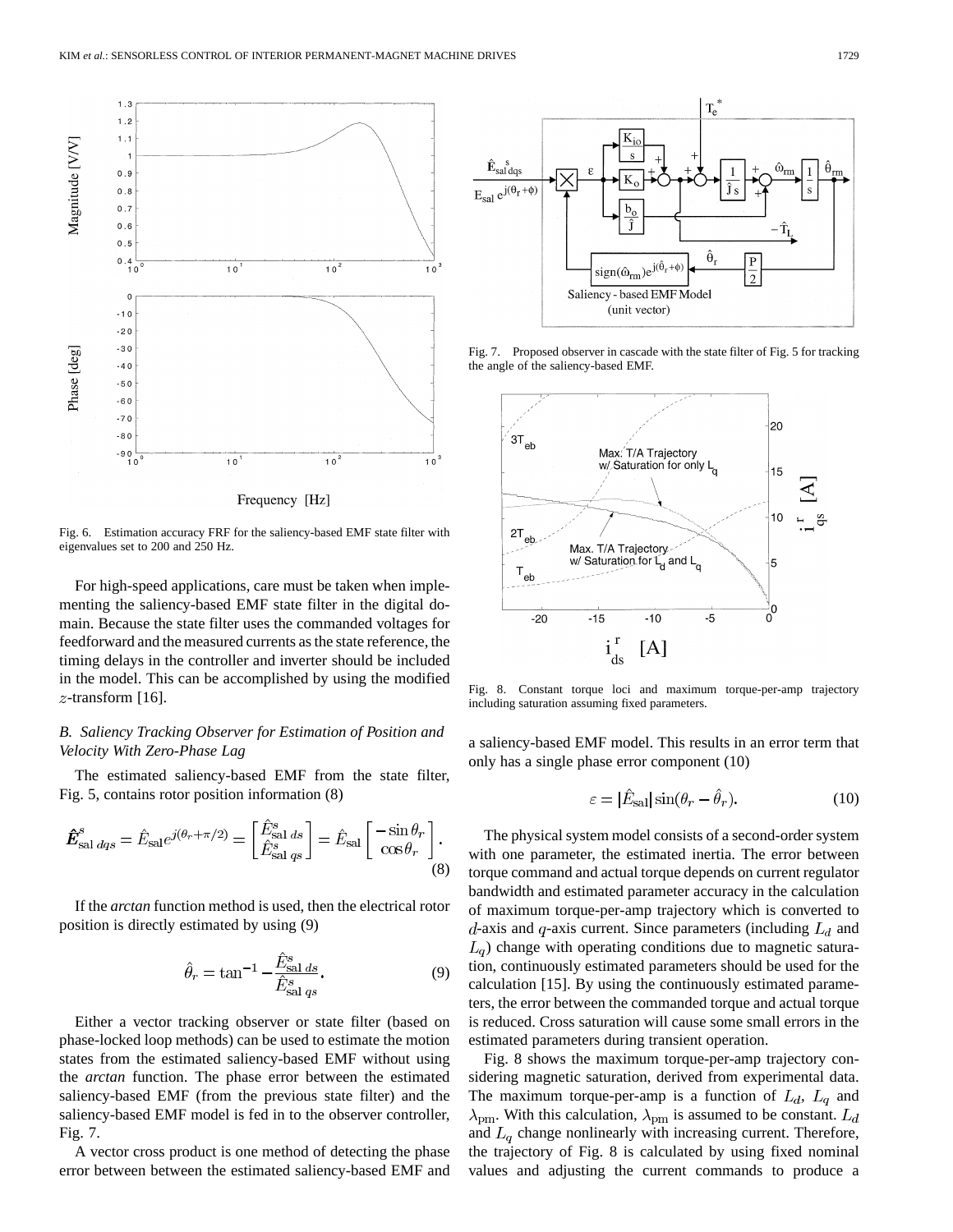maximum torque-per-amp trajectory. The actual maximum torque-per-amp trajectory including magnetic saturation could also be calculated by using the measured parameters as they vary with operating conditions. If an off-line parameter estimation method is used to obtain parameters for a range of operating conditions, this trajectory can be calculated. However, this is computationally intensive due to the nonlinearity of the saturation. Such calculations are usually unreasonable in real time unless simple online parameter estimation methods are employed [15].

With a high-bandwidth current regulator, the estimated electromagnetic torque command for the observer can be expressed as follows:

$$
T_e^* = \hat{T}_e = \frac{3}{4} P \left[ \hat{\lambda}_{pm} i_{qs}^r + (\hat{L}_d - \hat{L}_q) i_{qs}^r i_{ds}^r \right] \tag{11}
$$

where  $P$  is the number of poles.

The velocity and position estimation transfer functions are represented by (12) or (13) using (11) and assuming  $\lambda_{pm} = \lambda_{pm}$ or  $\hat{L}_d - \hat{L}_q = L_d - L_q$ , respectively,

$$
\frac{\hat{\omega}}{\omega} = \frac{\hat{\theta}}{\theta} = \frac{J \frac{\hat{L}_d - \hat{L}_q}{L_d - L_q} s^3 + b_o s^2 + K_o s + K_{io}}{\hat{J} s^3 + b_o s^2 + K_o s + K_{io}}
$$
(12)

or

$$
\frac{\hat{\omega}}{\omega} = \frac{\hat{\theta}}{\theta} = \frac{J\frac{\lambda_{\rm pm}}{\lambda_{\rm pm}}s^3 + b_o s^2 + K_o s + K_{io}}{\hat{J}s^3 + b_o s^2 + K_o s + K_{io}}.
$$
\n(13)

The error between commanded torque and actual torque is a function of parameter errors  $(L_d, L_q$  and  $\lambda_{pm}$ ). While the torque error results in velocity estimation error, it can be mitigated using a maximum torque-per-amp trajectory that includes magnetic saturation.

Fig. 9 is a plot of the theoretical estimation accuracy frequency response for the saliency tracking observer. The closed-loop eigenvalues are set at 500, 100, and 20 Hz. The observer (and previous state filter) must have adequate bandwidth in order to maintain adequate dynamic stiffness (disturbance rejection) in the motion controller.

The observer is insensitive to mechanical parameter estimation error and torque error within the bandwidth of the observer. These errors will result in position estimation error at frequencies above the observer bandwidth.

## V. SENSORLESS TORQUE CONTROL

Fig. 10 shows a block diagram of the IPMSM controller including position estimation and the maximum torque-per-amp trajectory tables. The current commands are based on a maximum torque-per-amp trajectory which includes saturation [15].

#### VI. EXPERIMENTAL RESULTS

The saliency-based EMF position estimation method was tested on a DSP controlled IPMSM coupled to a load motor, Fig. 11. The switching and sampling rate of the hardware system is 8 kHz. Nominal parameters for the test motor are provided in Table I.



Fig. 9. Estimation accuracy frequency response for the saliency tracking Frequency [Hz]<br>Fig. 9. Estimation accuracy frequency response for<br>observer showing  $\hat{J}$  and  $\hat{T}_e$  parameter insensitivity.



Fig. 10. Block diagram of the proposed IPMSM controller including sensorless position estimation and maximum torque-per-amp trajectory tables.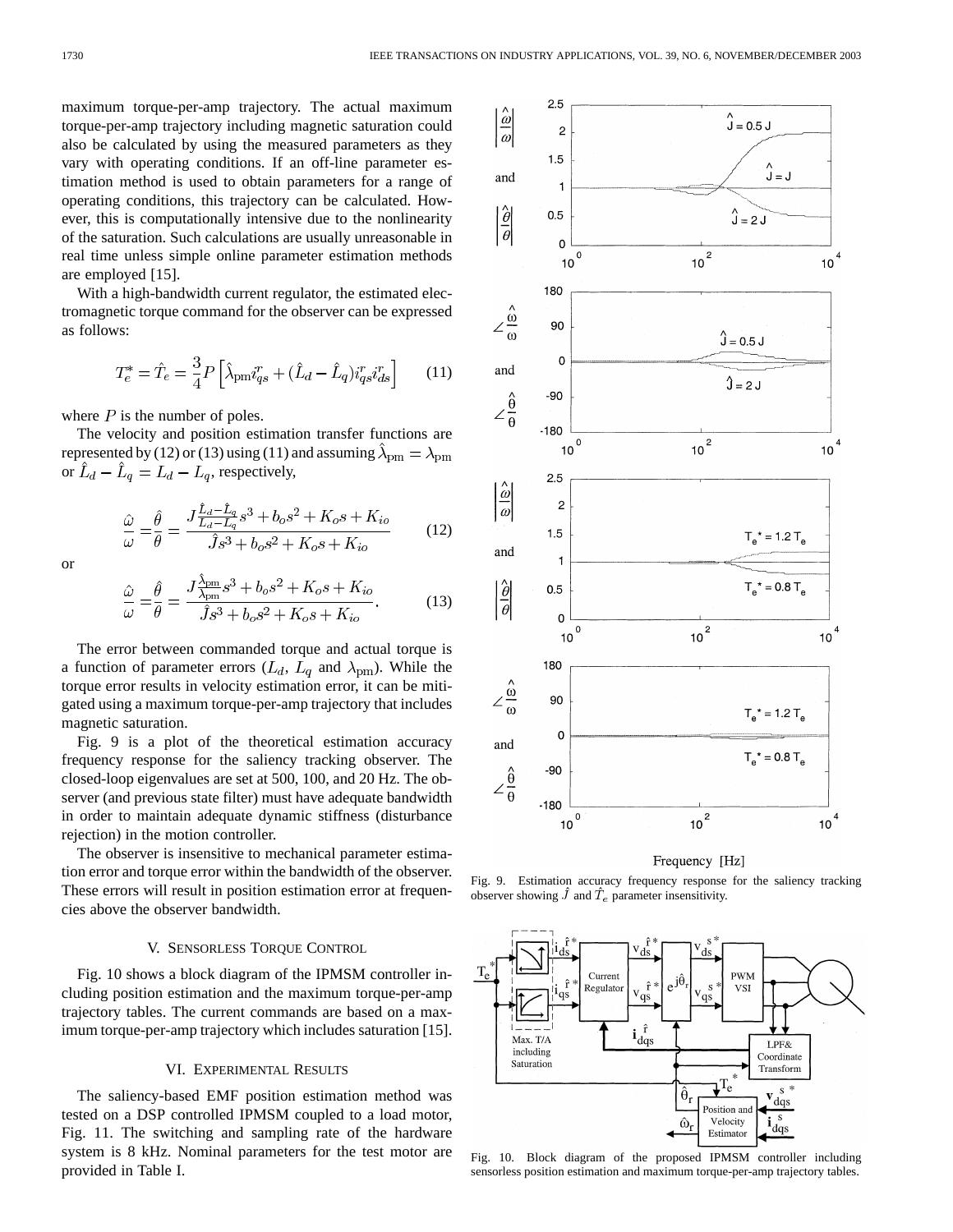

Fig. 11. Experimental test setup.

TABLE I IPMSM NOMINAL PARAMETERS

| Parameter    | Value                                            |
|--------------|--------------------------------------------------|
| Max. Torque  | $7.7$ N $m$                                      |
| Max. Speed   | $6200$ rpm                                       |
| ľs           | $1.5 \Omega$                                     |
| $L_q$        | $11 \text{ mH}$                                  |
| Ld           | $3.7 \text{ mH}$                                 |
| $\lambda$ pm | 0.086 Wb                                         |
| T            | $1.0 \text{ kg} \cdot \text{m}^2 \times 10^{-4}$ |
| Poles        |                                                  |



Fig. 12. Estimated torque load change at rotor speed <sup>=</sup> 2700 r/min.

Fig. 12 is a plot of the estimated and measured electrical rotor position with a step change to rated torque while the motor is running at constant speed (2700 r/min). Position estimation is robust under the transient step torque change, due to the feedforward torque command path to the observer. The magnitude of saliency-based EMF is determined by operating conditions  $(\omega_r, i_{ds}^r, p_{qs}^r)$  and parameters  $(L_d, L_q, \lambda_{pm})$  in (3). Since the back-EMF term  $(\omega_r \lambda_{\text{pm}})$  is relatively dominant at high speeds in the saliency-based EMF (3), the change in magnitude due to the change in load is relatively small. The state filter in Fig. 5



Fig. 13. Estimated and measured electrical rotor position with varying speed (1000–5000 r/min) at half rated load.



Fig. 14. Estimated position error versus motor speed at rated and no load with constant speed, and at half rated load with varying speed  $(\pm 300 \text{ r/min})$ .

extracts the saliency-based EMF, filtering out higher frequency harmonics. Therefore, the observer of Fig. 7 properly tracks the estimated saliency-based at high speeds under a step rated load change.

Fig. 13 is plot of the estimated and measured electrical position with varying motor speed at half rated load. This demonstrates that phase-lag is kept to a minimum during a transient command due to the feedforward input of the observer. The proposed speed estimation algorithm is also suitable over a wide speed range.

Fig.14isaplotoftheestimatedpositionerrorversusrotorspeed at rated load and no load with constant speed, and at half-rated load with varying speed (operating speed  $\pm 300$  r/min). Due to computational limitations in the test setup, parameter estimation could not be implemented concurrently with the saliency-based EMF tracking techniques. The resulting inductance parameter estimation errors affect the position accuracy at low speeds when the back-EMF is small. In addition, at low speed and voltage the saliency-based EMF state filter is sensitive to the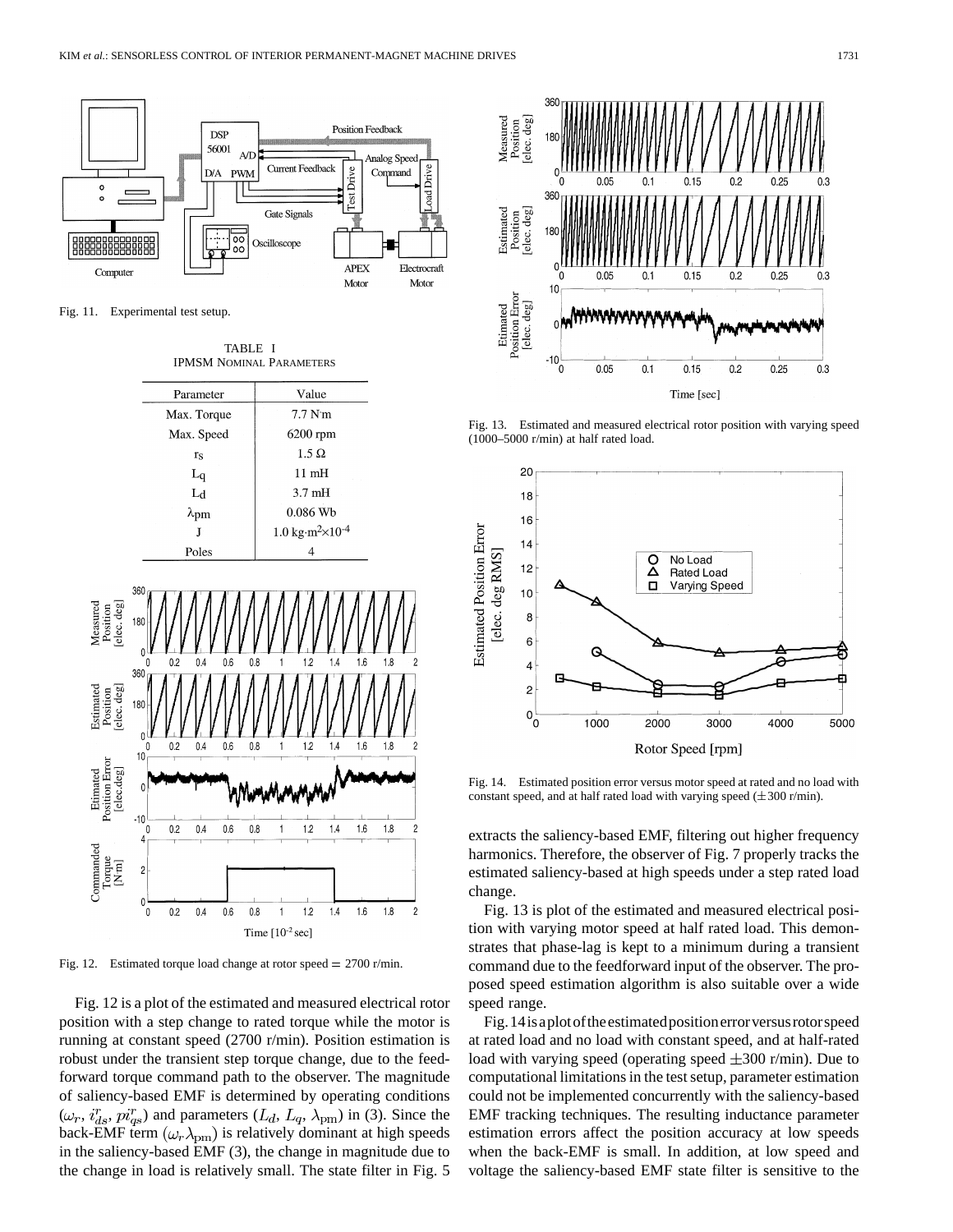stator resistance estimation. Other sources of error that affect the accuracy at low speeds include inverter harmonics and secondary machine harmonics. If these harmonics are within the bandwidth of the state filter, they will lead to position estimation errors. At higher speeds, the position estimation errors result from the bandwidth limitations of the saliency-based EMF state filter. The state filter bandwidth is limited by the quantization noise and inverter nonlinearities.

The position estimation errors decrease the torque production of the machine. The sensitivity of the torque production to position estimation errors depends on the machine design and the amount of reluctance torque for the machine.

With varying speed, the effect of the torque feedforward path to the tracking observer reduces the amount of position error. The primary function of the torque feedforward in the tracking observer is to handle the dynamic torque command trajectories of the machine.

## VII. CONCLUSION

This paper has presented an improved method of estimating the rotor position using a saliency-based EMF. A state filter is used to estimate the saliency-based EMF. In cascade, a tracking observer is used to estimate the rotor position. While the tracking observer topology does not introduce phase lag to the estimate, the state filter does. This is a limitation of the proposed method. The following points summarize the work presented.

- An IPMSM model in the stationary reference frame with a saliency-based EMF is used for position estimation.
- A state filter is developed for saliency-based EMF estimation and a tracking observer is developed, including the mechanical model for position estimation.
- Direct *arctan* calculation-based methods for position estimation are sensitive to signal noise. Filtering reduces the problem caused by the input signal noise, but adds phase lag to the estimate. By properly forming an observer, a filtered position estimate with zero-phase lag is realized.
- Nearly zero-phase lag estimation for rotor position and velocity can be achieved using a cascaded observer with a feedforward torque command. This allows substantially improved dynamic response of the IPMSM motion controller.
- Maximum torque-per-amp trajectory, including iron saturation, was used to improve the torque control accuracy. This reduces the error between torque command and actual airgap torque, minimizing errors in the motion state observer.

#### **REFERENCES**

- [1] R. Wu and G. Slemon, "A permanent magnet motor drive without a shaft sensor," *IEEE Trans. Ind. Applicat.*, vol. 27, pp. 1005–1011, Sept./Oct. 1991.
- [2] Z. Chen, M. Tomita, S. Ichikawa, S. Doki, and S. Okuma, "Sensorless control of interior permanent magnet synchronous motor by estimation of an extended electromotive force," in *Conf. Rec. IEEE-IAS Annu. Meeting*, vol. 3, Rome, Italy, Oct. 2000, pp. 1814–1819.
- [3] S. Morimoto, K. Kawamoto, M. Sanada, and Y. Takeda, "Sensorless control strategy for salient-pole PMSM based on extended EMF in rotating reference frame," *IEEE Trans. Ind. Applicat.*, vol. 38, pp. 1054–1061, July/Aug. 2002.
- [4] K. Sakamoto, Y. Iwaji, T. Endo, and Y. Takakura, "Position and speed sensorless control for PMSM drive using direct position error estimation," in *Proc. IEEE IECON'01*, vol. 3, 2001, pp. 1680–1685.
- [5] N. Patel, T. O'Meara, J. Nagashima, and R. D. Lorenz, "Encoderless IPM traction drive for EV/HEV's," in *Conf. Rec. IEEE-IAS Annu. Meeting*, vol. 3, Chicago, IL, Sept. 30–Oct. 5, 2001, pp. 1703–1707.
- [6] S. Ogasawara and H. Akagi, "Implementation and position control performance of a position-sensorless IPM motor drive system based on magnetic saliency," *IEEE Trans. Ind. Applicat.*, vol. 34, pp. 806–812, July/Aug. 1998.
- [7] M. Corley and R. Lorenz, "Rotor position and velocity estimation for salient-pole permanent magnet synchronous machine at standstill and high speed," *IEEE Trans. Ind. Applicat.*, vol. 34, pp. 784–789, July/Aug. 1998.
- [8] P. L. Jansen and R. D. Lorenz, "Transducerless position and velocity estimation in induction and salient AC machines," *IEEE Trans. Ind. Applicat.*, vol. 31, pp. 240–247, Mar./Apr. 1995.
- [9] M. W. Degner and R. D. Lorenz, "Using multiple saliencies for the estimation of flux, position, and velocity in AC machines," *IEEE Trans. Ind. Applicat.*, vol. 34, pp. 1097–1104, Sept./Oct. 1998.
- [10] N. Teske, G. M. Asher, M. Sumner, and K. J. Bradley, "Analysis and suppression of high-frequency inverter modulation in sensorless position-controlled induction machine drives," *IEEE Trans. Ind. Applicat.*, vol. 39, pp. 10–18, Jan./Feb. 2003.
- [11] T. M. Jahns, G. B. Kliman, and T. W. Neumann, "Interior permanentmagnet synchronous motors for adjustable-speed drives," *IEEE Trans. Ind. Applicat.*, vol. 22, pp. 738–747, July/Aug. 1986.
- [12] S. R. MacMinn and T. M. Jahns, "Control techniques for improved highspeed performance of interior PM synchronous motors drives," *IEEE Trans. Ind. Applicat.*, vol. 27, pp. 997–1004, Sept./Oct. 1991.
- [13] S. Morimoto, T. Ueno, M. Sanada, and A. Yamagiwa, "Effects and compensation of magnetic saturation in permanent magnet synchronous motor drives," in *Conf. Rec. IEEE-IAS Annu. Meeting*, vol. 1, Oct. 1993, pp. 59–64.
- [14] R. D. Lorenz, "Microprocessor control of motor drives and power converters—Microprocessor motion control of AC and DC drives," in *IEEE Tutorial Course Notebook from 1991, 1992, and 1993 IEEE-IAS Annual Meetings*. Piscataway, NJ: IEEE Press, 1991–1993, ch. 4.
- [15] H. Kim, J. Hartwig, and R. D. Lorenz, "Using on-line parameter estimation to improve efficiency of IPM machine drives," in *Proc. IEEE PESC*, vol. 2, June 2002, pp. 815–820.
- [16] K. Ogata, *Discrete-Time Control Systems*, 2nd ed. Upper Saddle River, NJ: Prentice-Hall, 1995.



**Hyunbae Kim** (S'01) received the B.S. degree in 1996 from Kunsan National University, Kunsan, Korea, and the M.S. degree in mechanical engineering in 1999 from the University of Wisconsin, Madison, where he is currently working toward the Ph.D. degree in mechanical engineering.

His research interest is high-performance permanent-magnet machine drives including self-sensing.



**Michael C. Harke** (S'98) received the B.S. and M.S. degrees in mechanical engineering in 1997 and 1999, respectively, from the University of Wisconsin, Madison, where he is currently working toward the Ph.D. degree in mechanical engineering.

The focus of his research is on sensorless control of permanent-magnet machines. His research interests include control systems, electric machines, power electronics, and machine design.